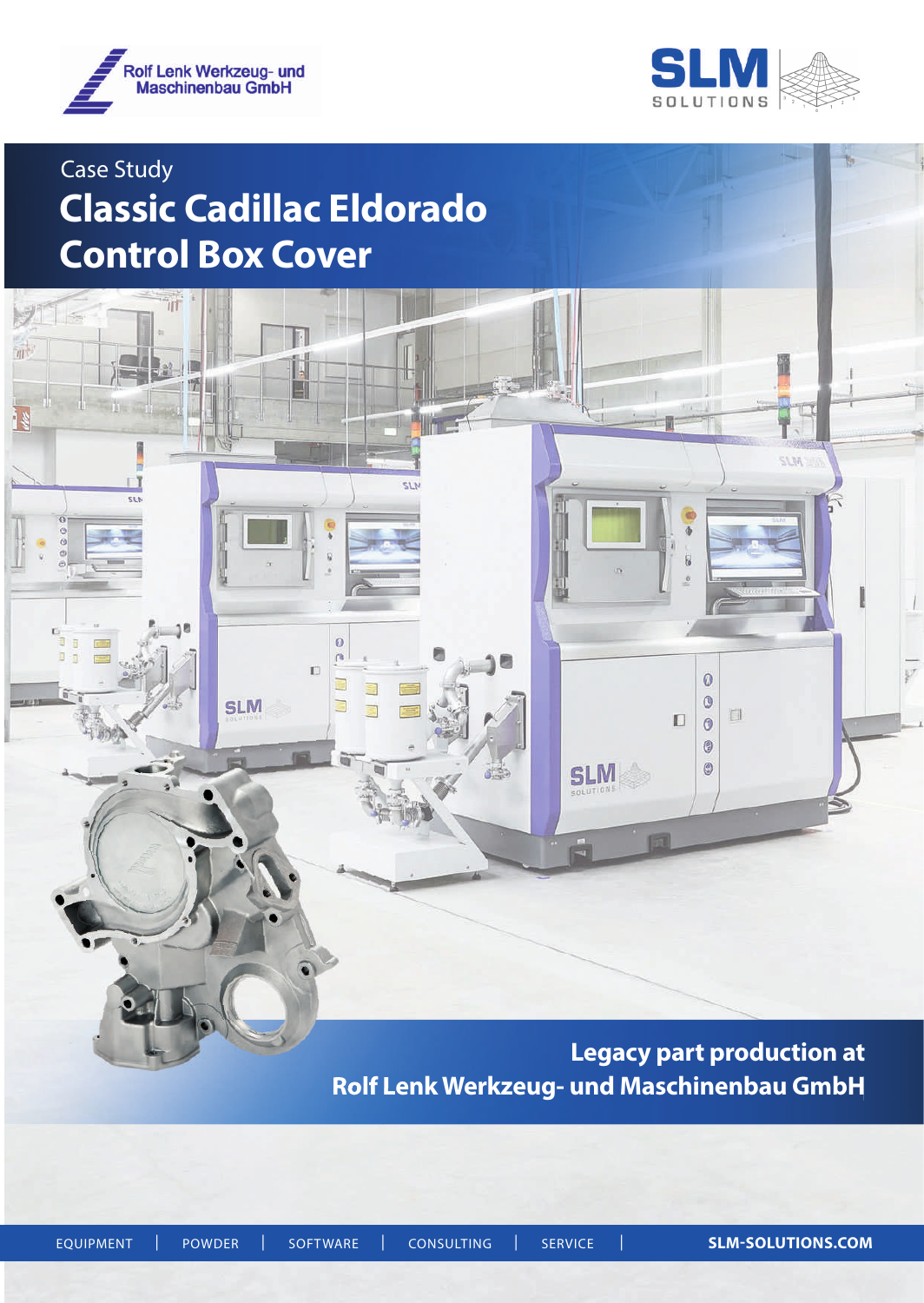## **Current Situation**

#### **Classic machine experience leads to high-tech, modern solutions**

Rolf Lenk Werkzeug- und Maschinenbau GmbH is a German machining shop with experience in traditional CNC machining processes. In 2013 they used this experience to expand into additive manufacturing with the purchase of their first selective laser melting machine to produce prototypes and parts in small series. One such small series was the control box cover for a 1967 model Cadillac Eldorado. The spare parts were requested because no blueprints exist for this legacy component. It would be prohibitively expensive to create tooling for this request, thus metal additive manufacturing provided the opportunity to bring the Cadillac back to life.



Additive Manufacturing using SLM®280 and SLM®500 machines at Rolf Lenk

## **Innovations with Selective Laser Melting**

### **Industry solutions and new business ideas through additive manufacturing**

Lenk developed its own method specially for such cases. First, the damaged part is completely scanned using a 3D scanner. The recorded data are then transferred into a CAD drawing and converted into the original state using a remodeling process. The preparations required for the control box cover amounted to 21 hours. With the design file completed, the additive manufacturing process on the SLM® machine commenced. Using two parallel lasers for the reproduction of the 2.32kg part in ALSi10Mg, the SLM®280 required 42 hours. The final processing of the part required an additional 13 hours. In total, 75 hours were necessary to create the first spare part. The effort for the next identical components was further reduced to 55 hours.

Gregor Sodeikat, managing director at Rolf Lenk Werkzeug- und Maschinenbau GmbH, cannot imagine his company without the innovative process: "As a classic medium-sized company we are always

open to new technologies. Therefore, we were immediately enthusiastic when we got to know additive manufacturing as latest metalworking technology. The SLM® technology gives us the opportunity to address new customer segments, to optimize and develop new products. Now our company can meet many customer expectations; we are well-positioned, future-oriented and fit for the next generation."

This major breakthrough in the efficient production of legacy components is not relevant only to the classic car market. Many industry branches face similar problems, as they are no longer able to use proven machines in their fleets because spare parts are no longer available. This new solution approach gives rise to the hope to be able to manufacture required spare parts in 100% of the time.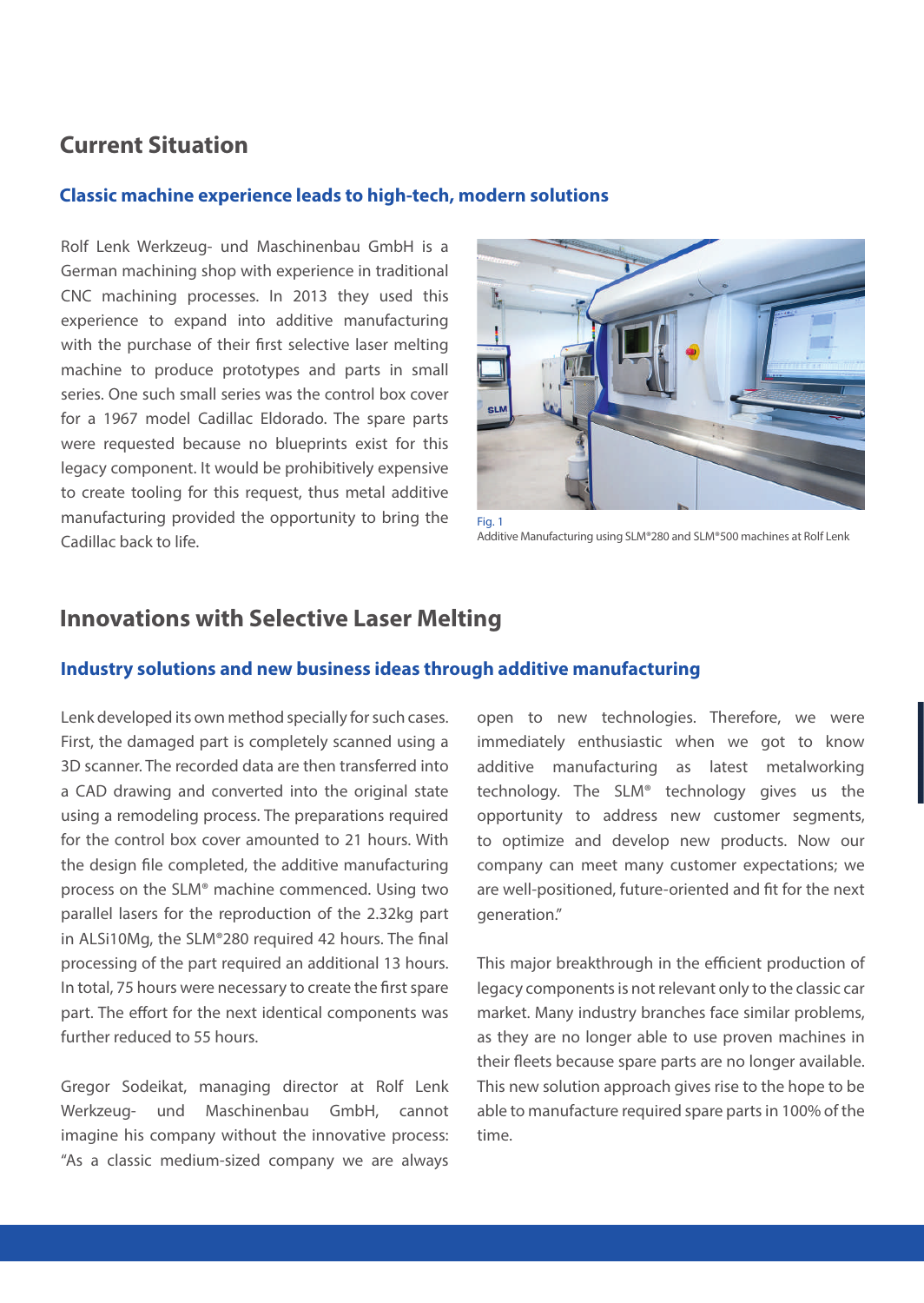# **3D-Printing Success Story**

## **MANUFACTURING OPTIMIZATION**

**reducing complete manufacturing time to 55 hours**



## **EFFICIENT PRODUCTION OF LEGACY PARTS without drawings or expensive tooling**

#### **Part Data**

| <b>Designation:</b>     | Cover for the control box of a Cadillac Eldorado |
|-------------------------|--------------------------------------------------|
|                         |                                                  |
| Industry:               | <b>Automotive Industry / Tooling</b>             |
|                         |                                                  |
| <b>Material:</b>        | AlSi10Mg                                         |
|                         |                                                  |
| <b>Layer Thickness:</b> | $50 \mu m$                                       |
|                         |                                                  |
| <b>Build Time:</b>      | 1d 18h (full load, 1 piece)                      |
|                         |                                                  |
| Machine:                | SLM®280 Twin                                     |